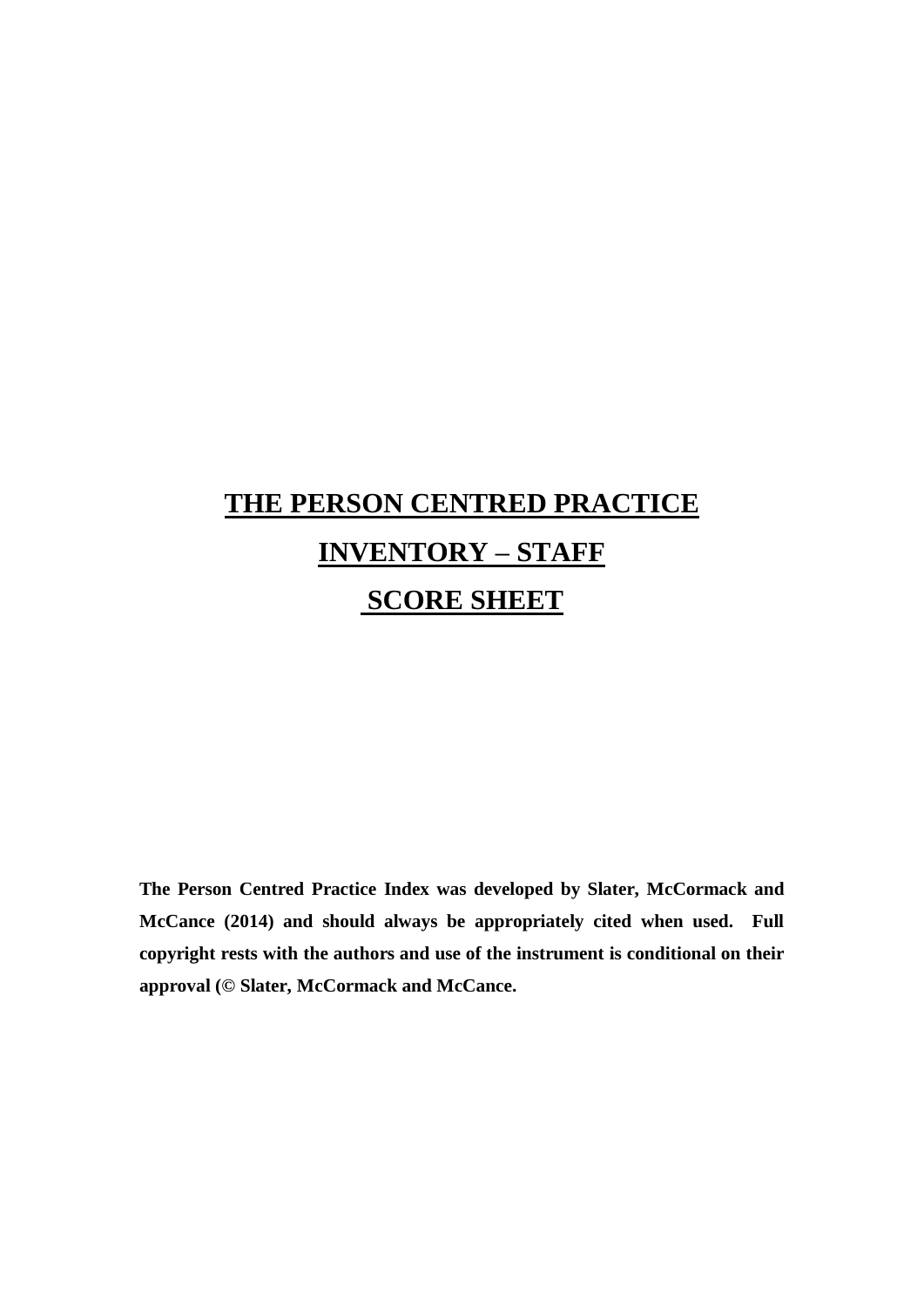## **The scoring of the constructs of the Person Centred Practice Index is a simple process. Additional materials required include a pen and a calculator.**

Simply transfer the scores from the completed Person Centred Practice Index into the corresponding sections in the following tables (as prompted) and calculate a mean score of each of the constructs. To calculate the mean score simply add all the scores in the table together and divide the total by the number of items in the table.

For example:

If the participant scores items  $Q1 = 1$ ,  $Q2 = 5$ ,  $Q3 = 2$ ,  $Q4 = 4$  then the total is  $1+5+2+4 = 12$  divided by the number of items = 4. The mean is  $12/4 = 3$ 

Professionally Competent

| Question   |  |  | Mean score |
|------------|--|--|------------|
| Item Score |  |  |            |

**Once each relevant section is completed transfer the mean score to the corresponding visual analogue scale, in this instance notified by an X at where the point 3 lies on the continuum. This will help provide a context for each score.**

**1 X 5** Strongly Disagree Strongly Agree

**Complete all relevant sections of the Person Centred Practice Index accordingly. Once completed, calculate a mean score for each construct of the Person-Centred Practice Index.**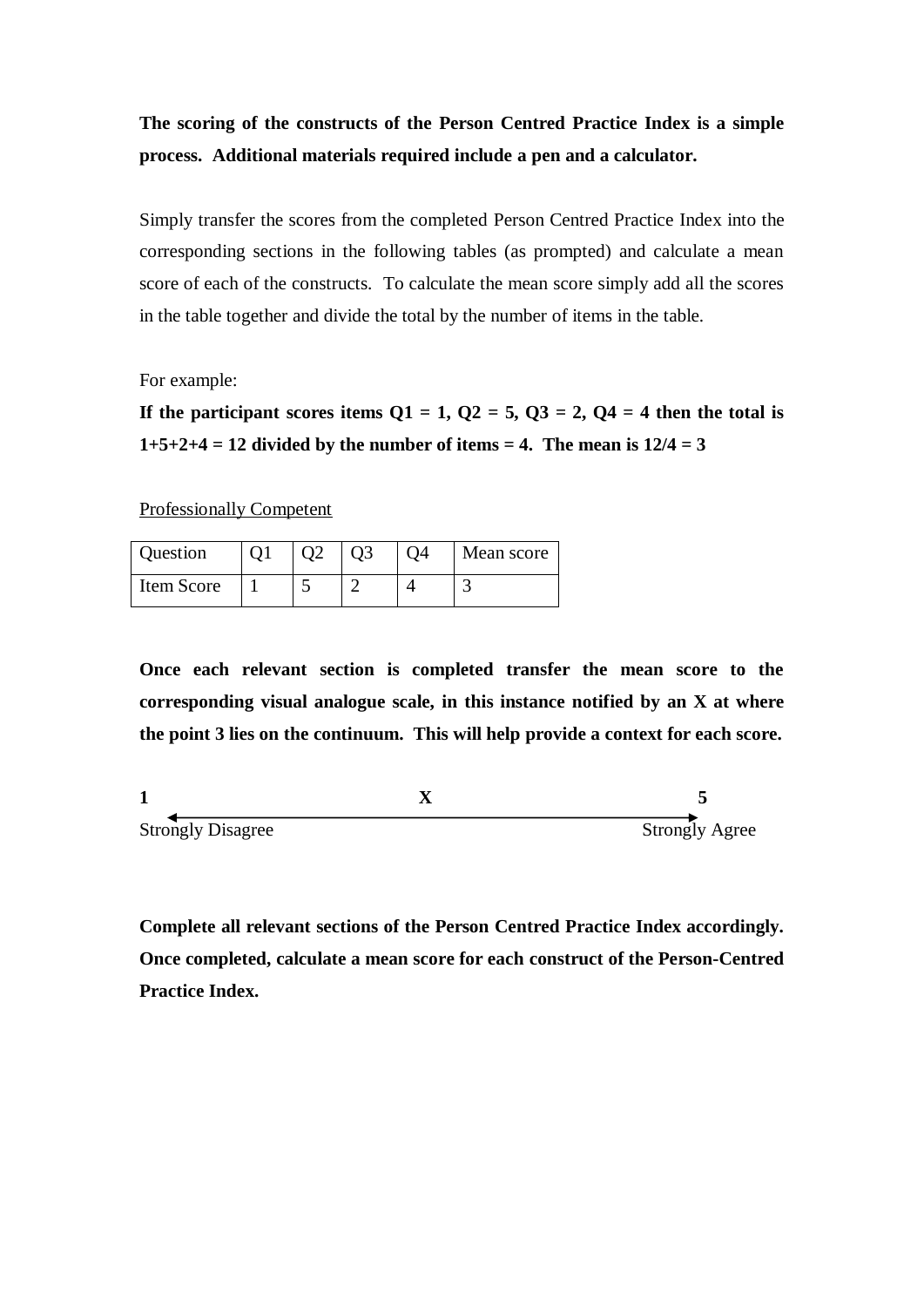## **The Prerequisites of the Person-centred Practice Framework**

**Professionally Competent:** The knowledge, skills and attitudes of the practitioner to negotiate care options, and effectively provide holistic care.

| <b>Question</b>          | Q <sub>2</sub> | Q <sub>3</sub> | Mean score |
|--------------------------|----------------|----------------|------------|
| Item Score               |                |                |            |
|                          |                |                |            |
| <b>Strongly Disagree</b> |                |                |            |

**Developed Interpersonal Skills:** The ability of the practitioner to communicate at a variety of levels with others, using effective verbal and non-verbal interactions that show personal concern for their situation and a commitment to finding mutual solutions.

| Item Score | Question | Q4 | Q <sub>5</sub> | Q6 | O7 | Mean score |
|------------|----------|----|----------------|----|----|------------|
|            |          |    |                |    |    |            |

| <b>Strongly Disagree</b> | <b>Strongly Agree</b> |
|--------------------------|-----------------------|

**Being Committed to Job:** Demonstrated commitment of individuals and team members to patients, families and communities through intentional engagement that focuses on providing holistic evidence-informed care.

| Question   | O8 | 09 | Q10 | O11 | O <sub>12</sub> | Mean score |
|------------|----|----|-----|-----|-----------------|------------|
| Item Score |    |    |     |     |                 |            |

| <b>Strongly Disagree</b> | <b>Strongly Agree</b> |
|--------------------------|-----------------------|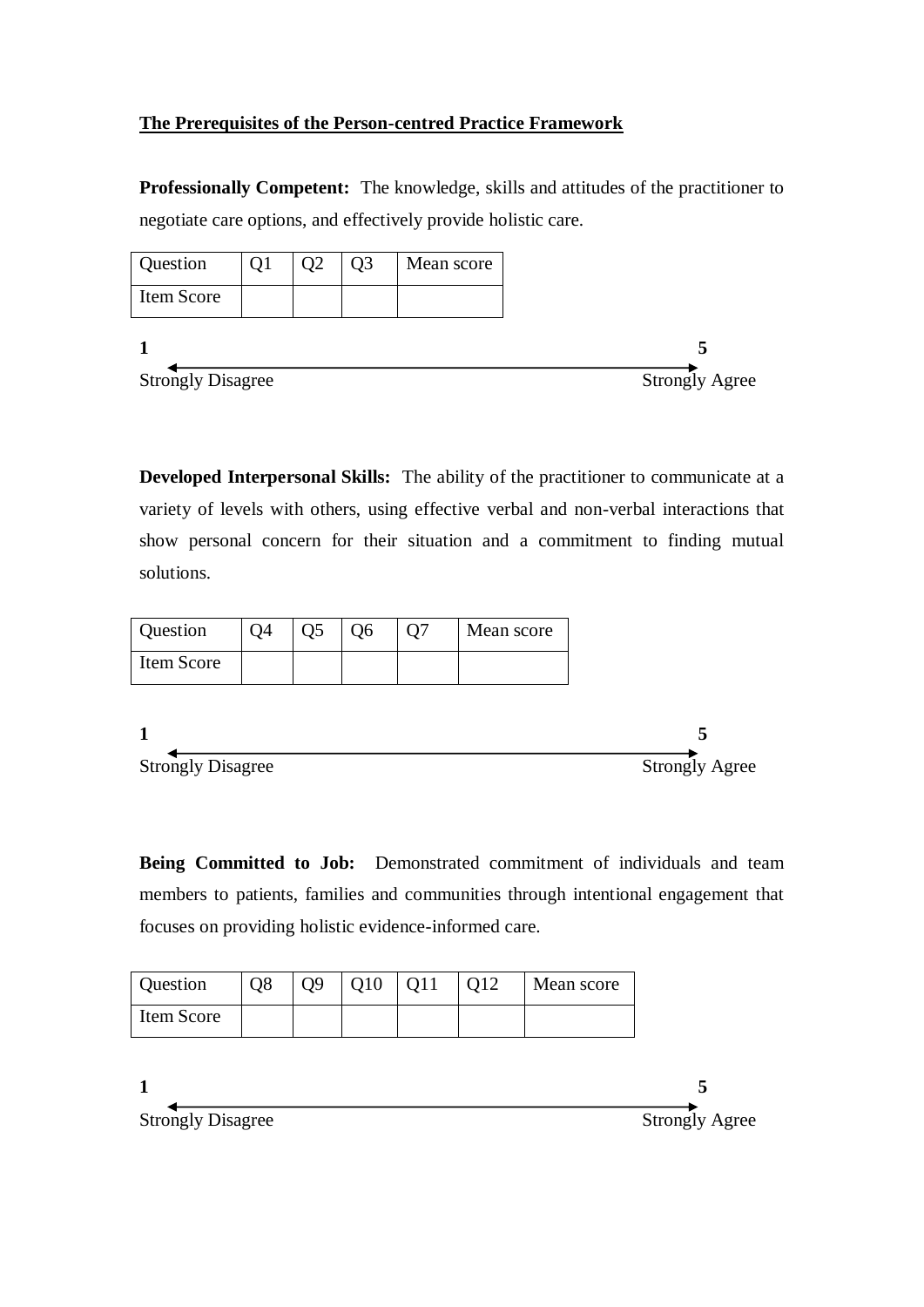**Knowing Self:** The way an individual makes sense of his/her knowing, being and becoming as a person-centred practitioner through reflection, self-awareness, and engagement with others.



**Clarity of Beliefs and Values:** Awareness of the impact of beliefs and values on care provided by practitioners/ received by service users and the commitment to reconciling beliefs and values in ways that facilitate person-centredness.

| Question                 | $Q16$   $Q17$   $Q18$ | Mean score |
|--------------------------|-----------------------|------------|
| Item Score               |                       |            |
|                          |                       |            |
|                          |                       |            |
| <b>Strongly Disagree</b> |                       |            |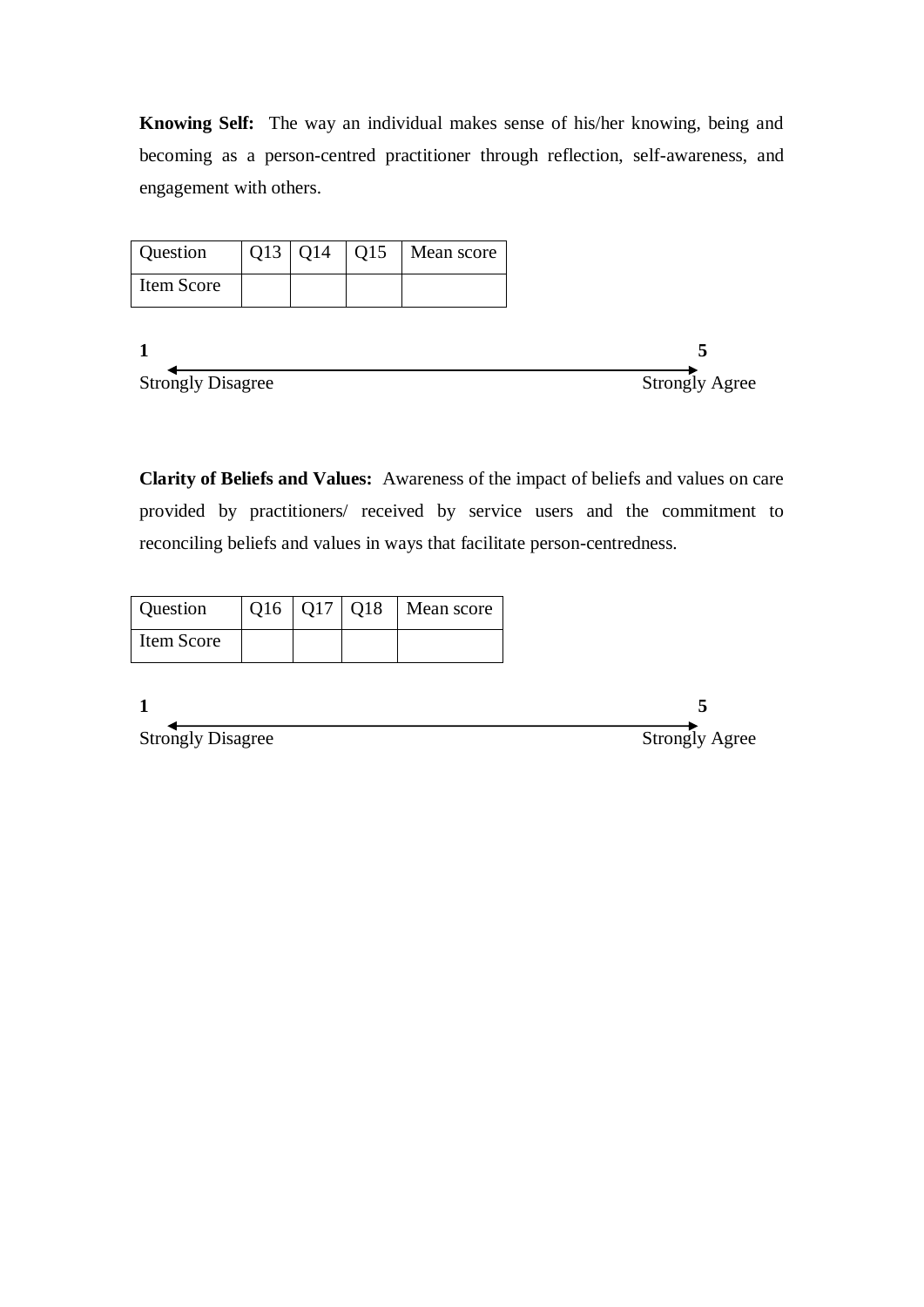## **The Care Environment of the Person-centred Practice Framework**

**Skill Mix:** Skill mix is most often considered from a practice context and means the ratio of registered health professional and non-registered in a ward/unit practice team. In a multidisciplinary context it is means the range of staff with the requisite knowledge and skills needed to provide a quality service.

| <b>Question</b>          | Q19 | Q20   Q21 | Mean score |
|--------------------------|-----|-----------|------------|
| Item Score               |     |           |            |
|                          |     |           |            |
| <b>Strongly Disagree</b> |     |           |            |

**Shared Decision-making Systems:** Engagement that facilitates active participation in decision-making by all team members.

| Question   |  |  | $\vert$ Q22 $\vert$ Q23 $\vert$ Q24 $\vert$ Q25 $\vert$ Mean score |
|------------|--|--|--------------------------------------------------------------------|
| Item Score |  |  |                                                                    |

| <b>Strongly Disagree</b> | <b>Strongly Agree</b> |
|--------------------------|-----------------------|

**Effective Staff Relationships:** Interpersonal connections that are productive in the achievement of holistic person-centred care.

| Question   |  | $\vert$ Q26 $\vert$ Q27 $\vert$ Q28 $\vert$ Mean score |
|------------|--|--------------------------------------------------------|
| Item Score |  |                                                        |

| <b>Strongly Disagree</b> | <b>Strongly Agree</b> |
|--------------------------|-----------------------|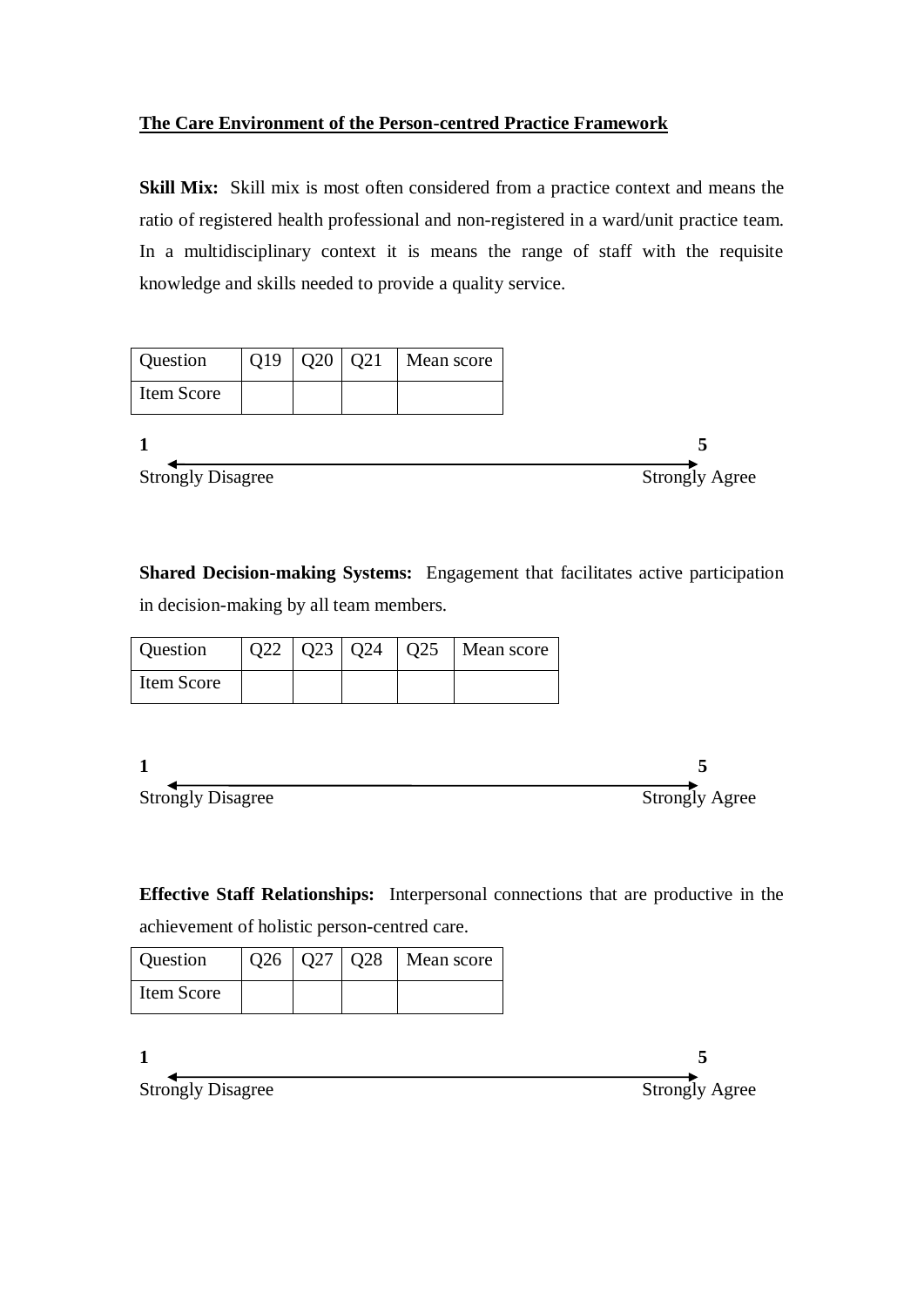**Power Sharing:** Non-dominant, non-hierarchical relationships that do not exploit individuals, but instead are concerned with achieving the best mutually agreed outcomes through agreed values, goals, wishes and desires.

| Question   |  | O32 | Mean score |
|------------|--|-----|------------|
| Item Score |  |     |            |



**Potential for Innovation and Risk Taking:** The exercising of professional accountability in decision-making that reflects a balance between the best available evidence, professional judgement, local information, and patient/family preferences.

| Question   | Q33   Q34 | $\overline{)035}$ | Mean score |
|------------|-----------|-------------------|------------|
| Item Score |           |                   |            |

**1 5** Strongly Disagree Strongly Agree

**The Physical Environment:** Healthcare environments that balance aesthetics with function by paying attention to design, dignity, privacy, sanctuary, choice/control, safety, and universal access with the intention of improving patient, family and staff operational performance and outcomes (adapted from HfH 2008).

| Question   |  | $\vert$ Q36 $\vert$ Q37 $\vert$ Q38 $\vert$ Mean score |
|------------|--|--------------------------------------------------------|
| Item Score |  |                                                        |

**1 5**

Strongly Disagree Strongly Agree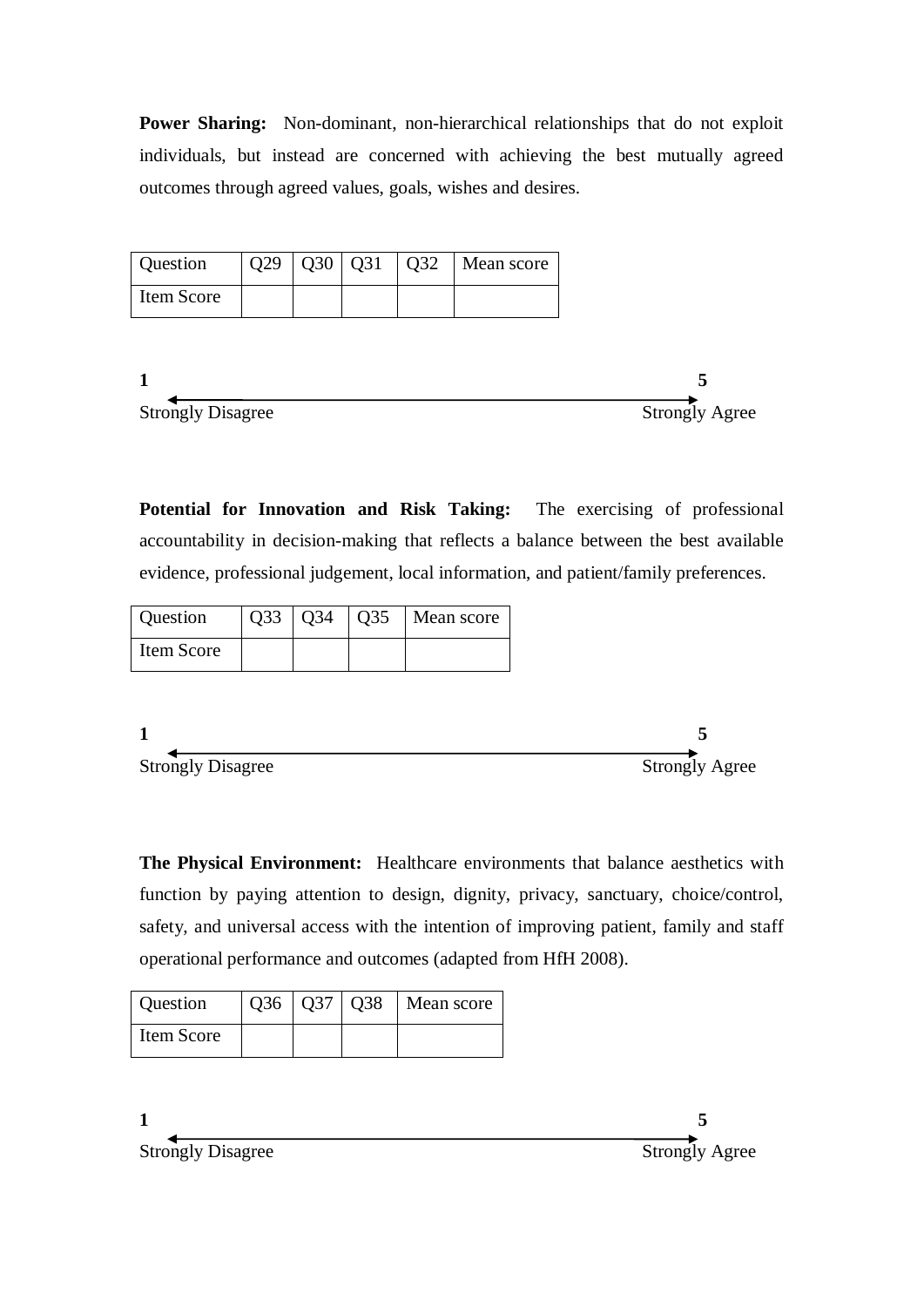**Supportive Organisational Systems:** Organisational systems that promote, initiative, creativity, freedom and safety of persons, underpinned by a governance framework that emphasises culture, relationships, values, communication, professional autonomy, and accountability.

| Question   |  | Q39   Q40   Q41   Q42   Q43 | Mean score |
|------------|--|-----------------------------|------------|
| Item Score |  |                             |            |

| <b>Strongly Disagree</b> | <b>Strongly Agree</b> |
|--------------------------|-----------------------|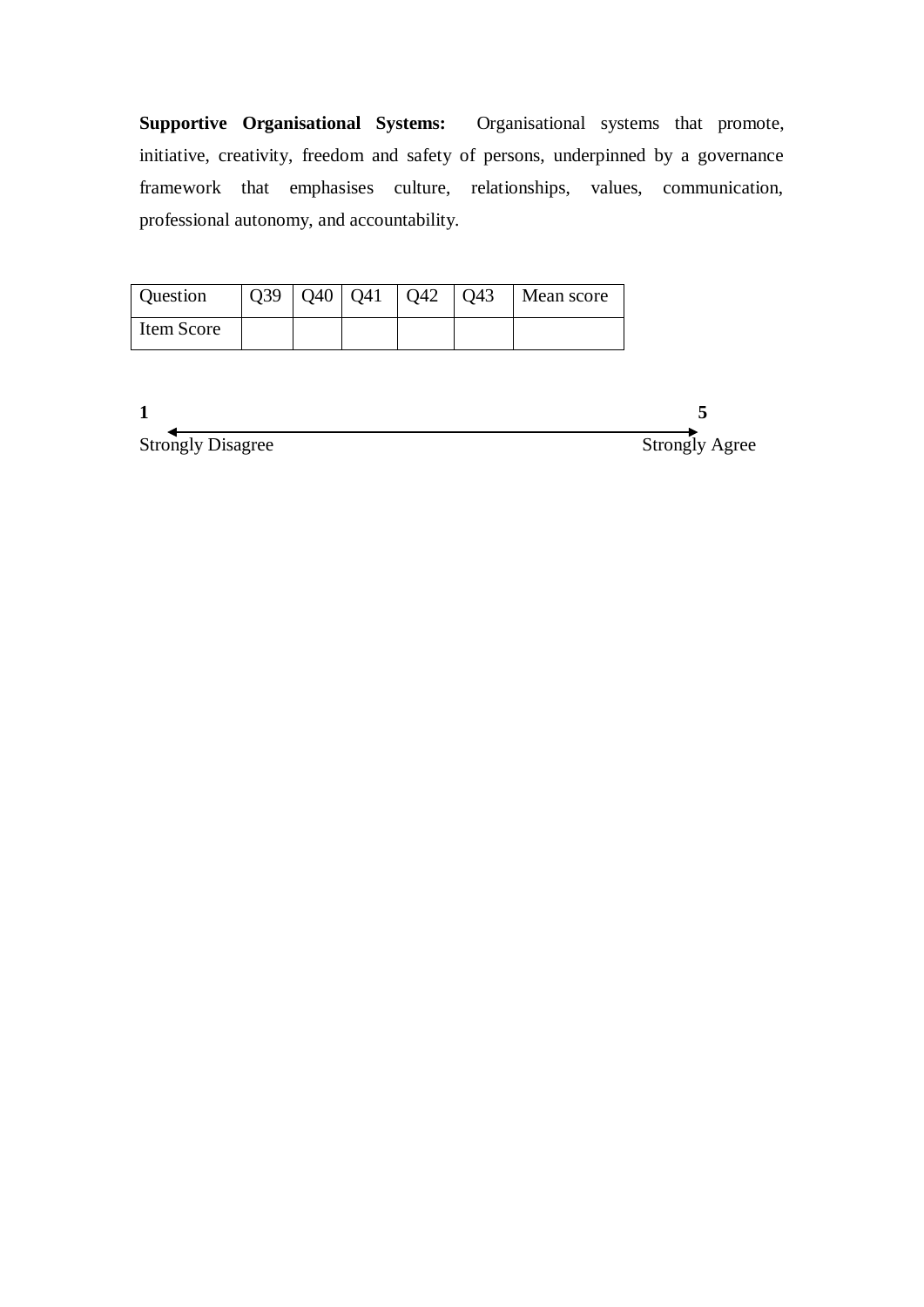## **The Care Processes of the Person-centred Practice Framework**

**Working with Patients Belief and Values:** Having a clear picture of what the patient values about his/her life and how he/she makes sense of what is happening from their individual perspective, psychosocial context and social role.

| <b>Question</b> | Q44 |  | $\vert$ Q45 $\vert$ Q46 $\vert$ Q47 $\vert$ Mean score |
|-----------------|-----|--|--------------------------------------------------------|
| Item Score      |     |  |                                                        |
|                 |     |  |                                                        |

**1 5** Strongly Disagree Strongly Agree

**Shared Decision-making:** The facilitation of involvement in decision-making by patients and others significant to them by considering values, experiences, concerns and future aspirations.

| Question                 | Q48 | Q49 | Q50 | Mean score |                       |
|--------------------------|-----|-----|-----|------------|-----------------------|
| Item Score               |     |     |     |            |                       |
|                          |     |     |     |            |                       |
|                          |     |     |     |            |                       |
| <b>Strongly Disagree</b> |     |     |     |            | <b>Strongly Agree</b> |

**Engagement:** The connectedness of the practitioner with a patient and others significant to them, determined by knowledge of the person, clarity of beliefs and values, knowledge of self and professional expertise.

| Question   |  | $Q51   Q52   Q53  $ Mean score |
|------------|--|--------------------------------|
| Item Score |  |                                |

**1 5** Strongly Disagree Strongly Agree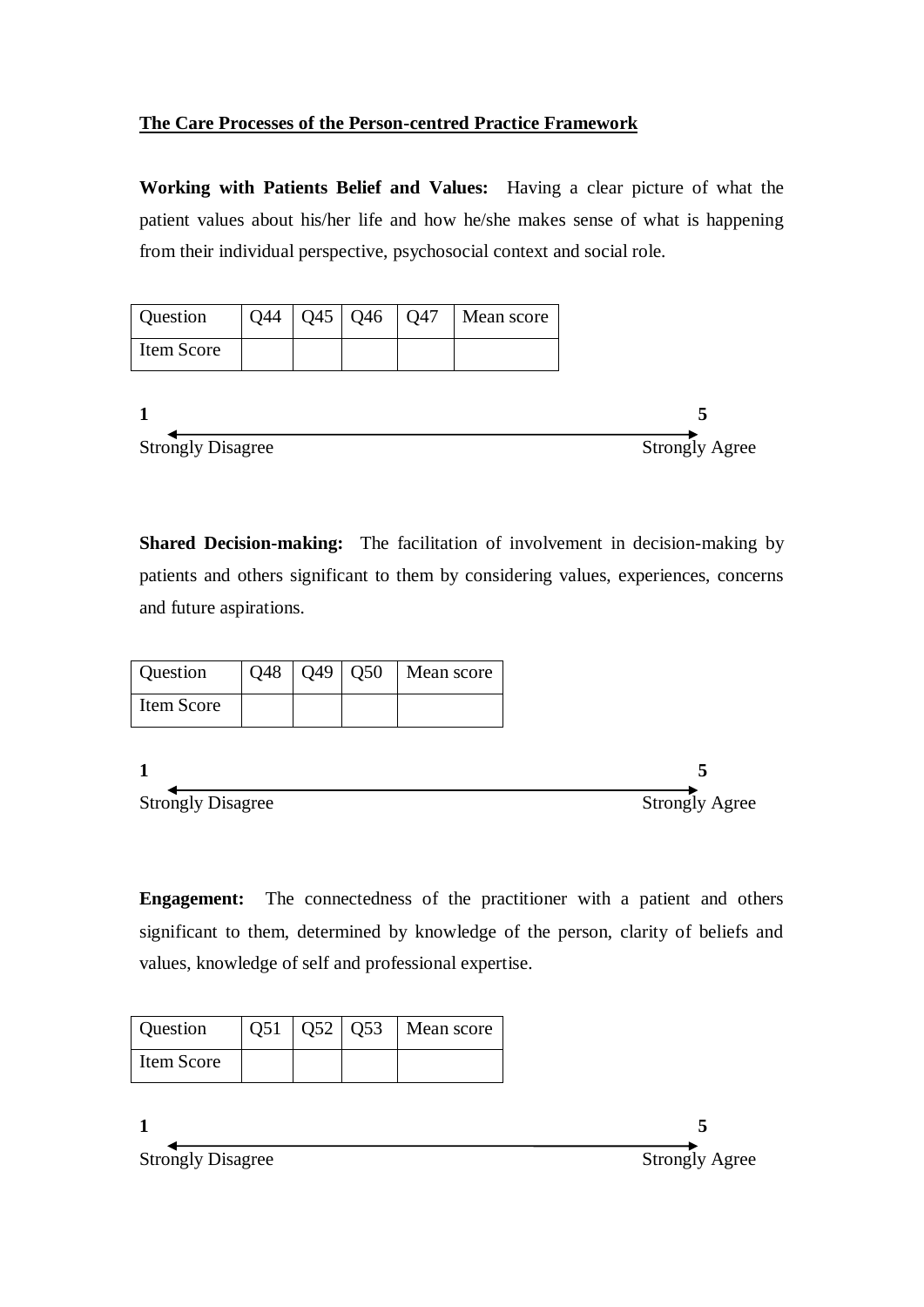**Having Sympathetic Presence:** An engagement that recognises the uniqueness and value of the individual, by appropriately responding to cues that maximise coping resources through the recognition of important agendas in their life.

| Question   |  | $Q54   Q55   Q56  $ Mean score |
|------------|--|--------------------------------|
| Item Score |  |                                |

| <b>Strongly Disagree</b> | <b>Strongly Agree</b> |
|--------------------------|-----------------------|

**Providing Holistic Care:** The provision of treatment and care that pays attention to the whole person through the integration of physiological, psychological, sociocultural, developmental and spiritual dimensions of persons.

| Question   |  | $Q57   Q58   Q59  $ Mean score |
|------------|--|--------------------------------|
| Item Score |  |                                |

1<br> **1**<br>
Strongly Disagree Strongly Agree Strongly Disagree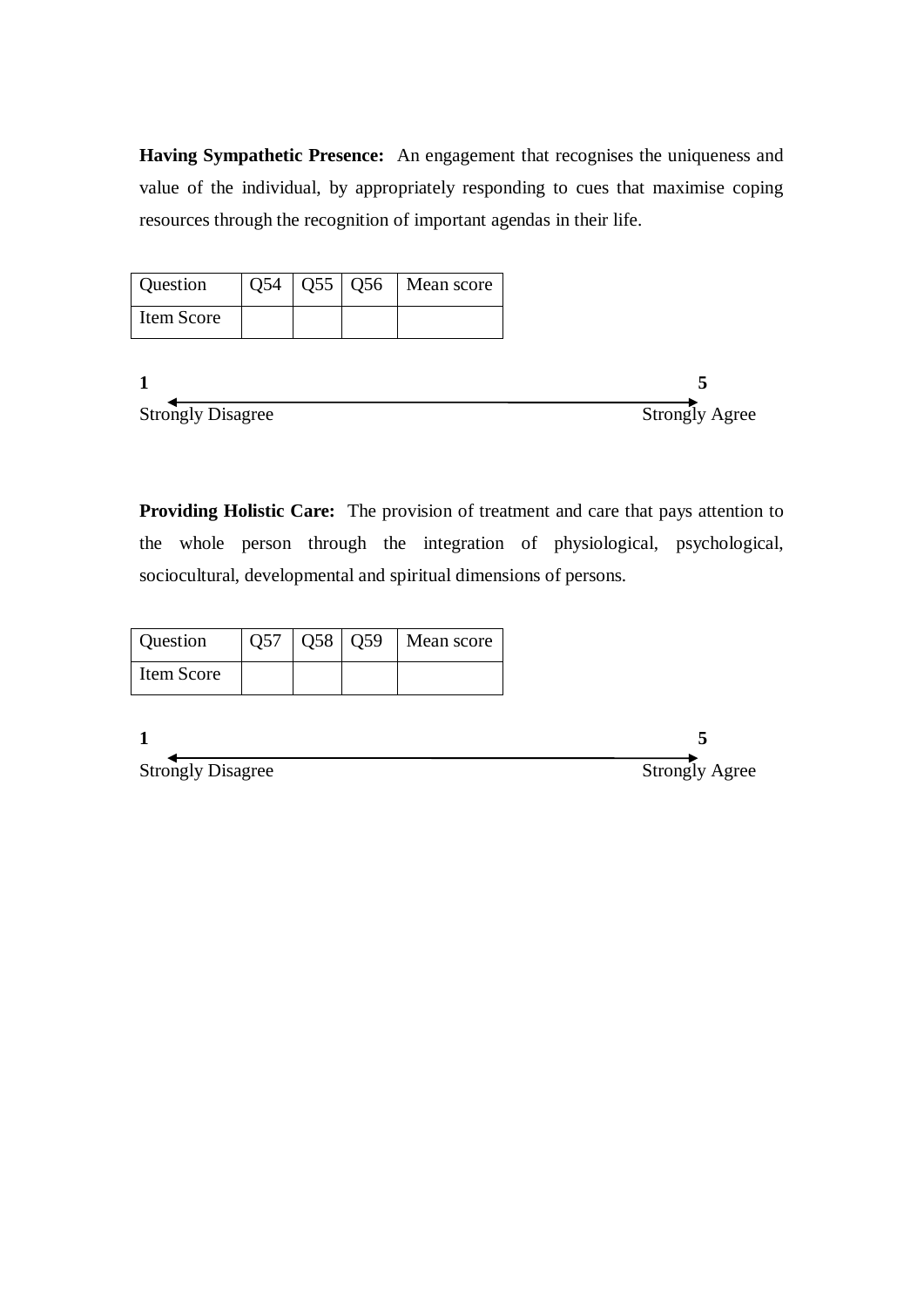#### **THEORETICAL FRAMEWORK FOR PERSON-CENTRED PRACTICE**

The Person-Centred Practice Framework (McCormack & McCance 2010, 2017) originates from the combination of two existing conceptual frameworks derived from empirical studies that have their foundations in nursing practice (McCormack, 2003; McCance, 2003). McCance developed a conceptual framework to describe caring in practice (as perceived by nurses and patients), whereas McCormack's conceptual framework focused on person-centred practice with older people derived from a study of autonomy. The principles underpinning these two conceptual frameworks are consistent with human science principles such as those articulated by Watson (1985), including the centrality of human freedom, choice and responsibility; holism (nonreducible persons interconnected with others and nature); different forms of knowing (empirics, aesthetics, ethics and intuition); the importance of time and space, and relationships. Collectively, they represented a synthesis of the then available literature on caring and person-centredness. The framework provides a unique perspective for health professionals that conceptually links caring and personcentredness.

The framework was developed through an iterative process and involved a series of systematic steps (Figure 1). Identifying the similarities and matched elements of each conceptual framework was an important first step and confirmed the strong relationship between caring and person-centred practice. For example, McCormack (2003) identified contextual factors that reflected many comparable elements captured by McCance (2003) under 'structures'. Similarly, the 'imperfect duties' described by McCormack (2003) incorporated elements of the process of caring described by McCance (2003). The second step involved the exploration of areas of difference using a critical dialogue with co-researchers (n=6) and with lead practitioners from a range of clinical settings (n=16) as a means of reaching agreement in relation to where these elements might fit within the new framework. The concepts underpinning both conceptual frameworks were then discussed. These conversations took the form of focused discussions using critical questioning techniques to unravel each concept. The original sources of literature and data were consulted in order to ensure shared clarity of meaning of key terms in each framework. These conversations were tape recorded and listened to after each discussion in order to identify key elements of each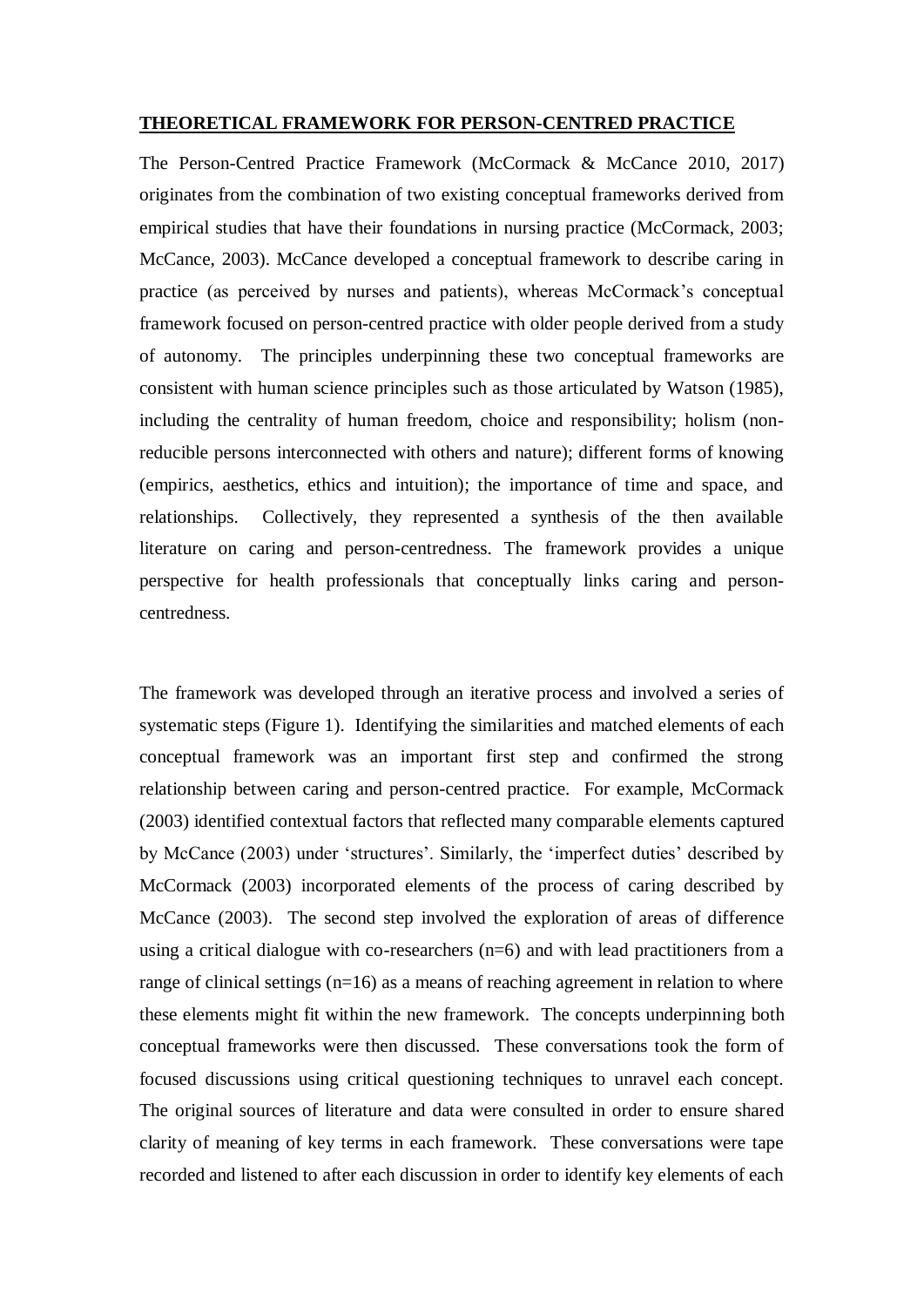framework that needed to be retained or amended in the combined framework. Key concepts from both conceptual frameworks were listed and a first draft of the Personcentred Practice Theoretical Framework was constructed.

A period of testing the framework was undertaken. Two focus groups were held – one with co-researchers  $(n = 6)$  and one with lead practitioners from a range of clinical settings (n=16). The draft framework was presented and their views on clarity, coherence and comprehensibility sought. Prior to the focus groups, the individual frameworks (McCance 2003 and McCormack 2003) were provided as background reading to enable discussion. The ease with which lead practitioners engaged with the framework and were able to contextualise elements within their clinical environments was clearly evident and was considered the most important indicator of its clarity, coherence and usability.



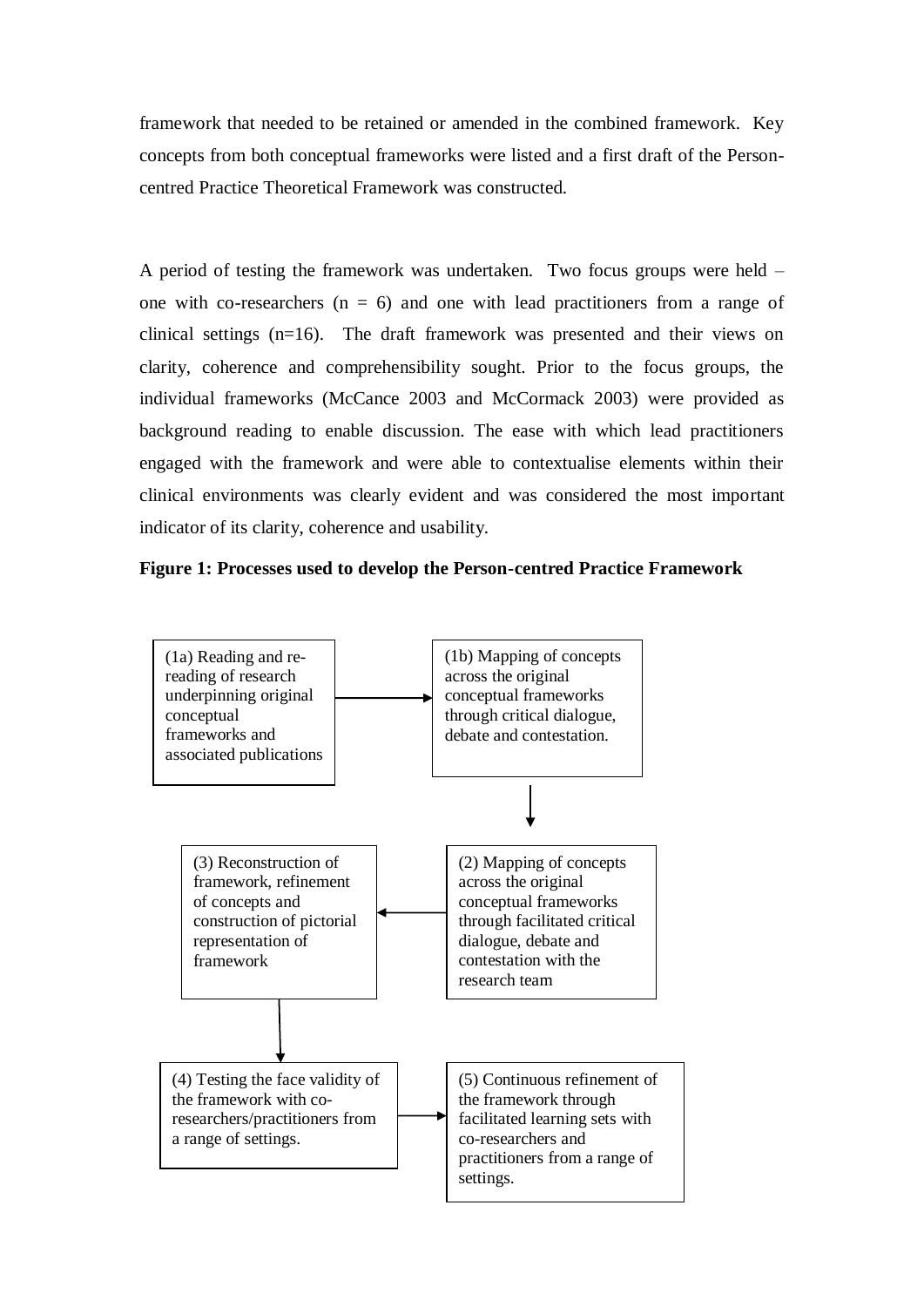The Person-Centred Practice Theoretical Framework is presented in Figure 2 and comprises five constructs:

- *Macro context* which focuses on policy and procedures affecting care;
- *prerequisites* which focus on the attributes of the health professional;
- *the care environment* which focuses on the context in which care is delivered;
- *person-centred processes* which focus on delivering care through a range of activities;
- *Person-centred outcomes* which are the results of effective person-centred practice.

CONT RO **Properties And Properties Avenue Represent Properties Avenue Represent Properties Avenue Representative Representative Representative Representative Representative Representative Representative Representative Representati**  $\begin{array}{lcl} \mathcal{S}^{(n)} & \mathcal{S}^{(n)} & \mathcal{S}^{(n)} & \mathcal{S}^{(n)} & \mathcal{S}^{(n)} & \mathcal{S}^{(n)} & \mathcal{S}^{(n)} & \mathcal{S}^{(n)} & \mathcal{S}^{(n)} & \mathcal{S}^{(n)} & \mathcal{S}^{(n)} & \mathcal{S}^{(n)} & \mathcal{S}^{(n)} & \mathcal{S}^{(n)} & \mathcal{S}^{(n)} & \mathcal{S}^{(n)} & \mathcal{S}^{(n)} & \mathcal{S}^{(n)} & \mathcal{S}^{(n)} & \mathcal$  $\boldsymbol{M}$ EQUISITES PERSON-CENTRED PROCESSES **PERSON-CENTRED Engaging Authentically Good Care Experience Feeling of Well-Being Decision** IRONMENT JUSTICS 1999 THE CARE ENVIRONMENT

**Figure 2: Person-Centred Pracice Framework (McCormack & McCance, 2010, 2017)**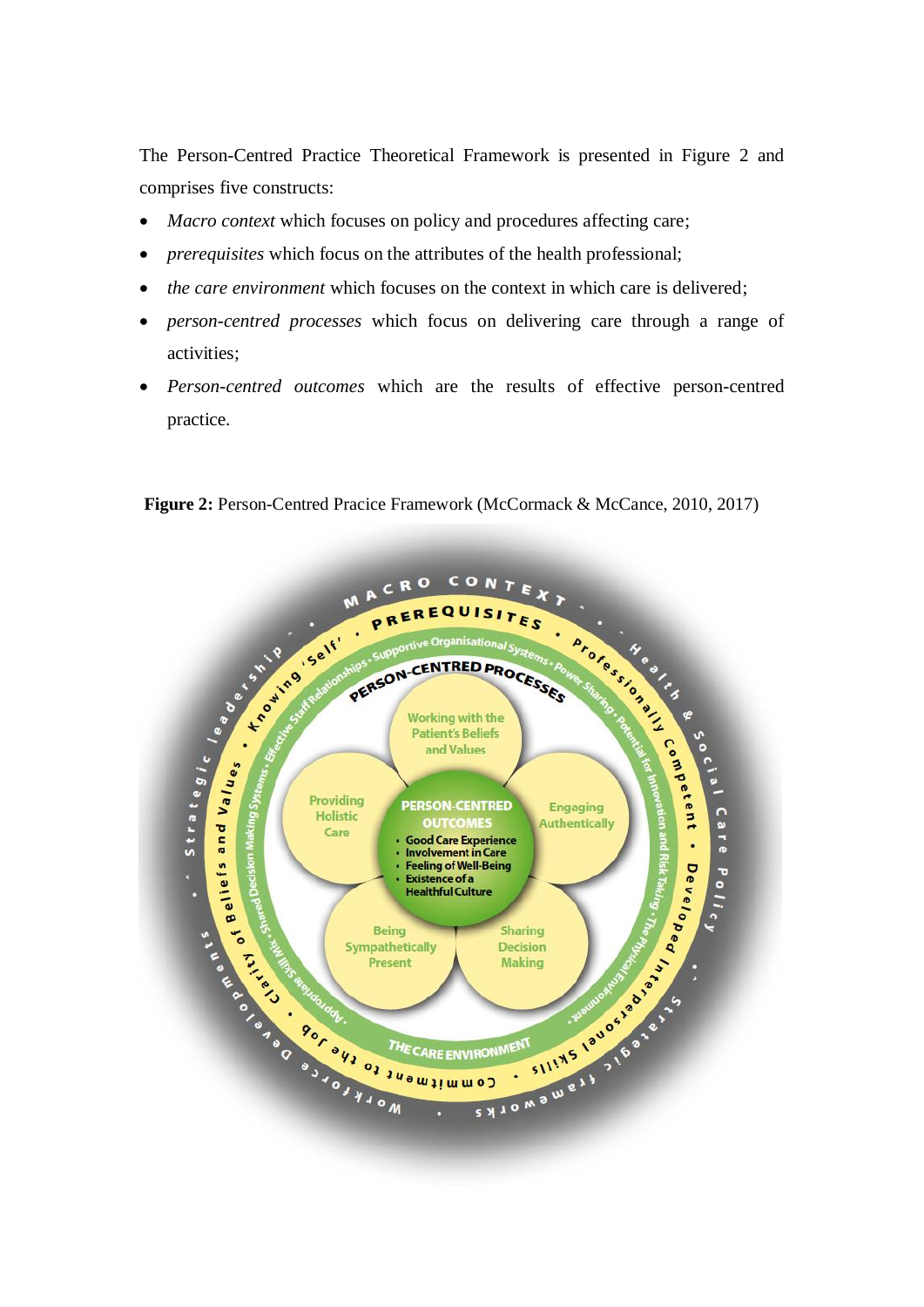The relationship between the constructs of the framework is indicated by this pictorial representation i.e. to reach the centre of the framework, the prerequisites must first be considered, then the care environment, which is necessary in providing effective care through the care processes. This ordering, ultimately leads to the achievement of the outcomes – the central component of the framework. It is also acknowledged that there are relationships within, and across constructs.

#### *Prerequisites*

The prerequisites focus on the attributes of the health professional and include being professionally competent, having developed interpersonal skills, and being committed to the job, being able to demonstrate clarity of beliefs and values, and knowing self.

#### *The care environment*

The care environment focuses on the context in which care is delivered and includes the following: appropriate skill mix; systems that facilitate shared decision making; effective staff relationships; organisational systems that are supportive; the sharing of power; and the potential for innovation and risk taking.

#### *Person-centred processes*

Person-centred processes focus on delivering care through a range of activities that operationalise person-centred practice and include: working with patient's beliefs and values; engagement; having sympathetic presence; sharing decision making; and providing for physical needs. This is the component of the framework that specifically focuses on the patient, describing person-centred practice in the context of care delivery.

#### *Outcomes*

Outcomes are the results expected from effective person-centred practice and include: satisfaction with care; involvement in care; feeling of well-being; and creating a therapeutic environment described as one in which decision-making is shared, staff relationships are collaborative, leadership is transformational and innovative practices are supported.